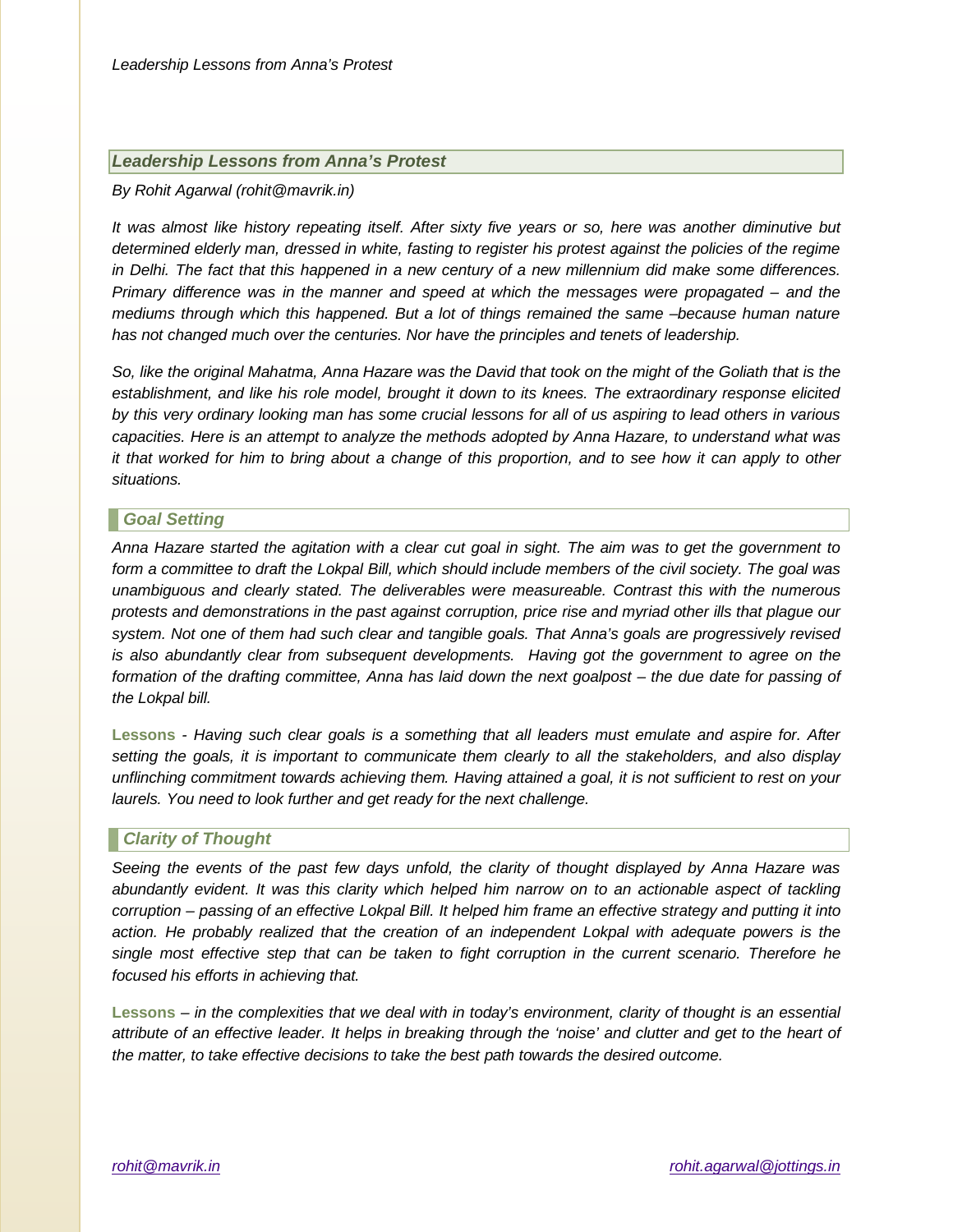# *Power of Intent*

*There have been numerous movements by political parties and other organizations in the recent past. Many of them focused on the same issues that were brought up by Anna Hazare. Some also received a lot of media attention. However, none of these were able to catch popular imagination and obtain the kind of overwhelming public endorsement and participation as this particular campaign. One of the reasons for this was that people had no doubt about Anna's intent. The campaigns by political parties and other groups were seen as motivated by political or similar interests rather than a genuine desire to bring about a change in the system. Anna Hazare clearly had no other axe to grind, and there was never a question about his intent. A few motivated rumor campaigns that were initiated ascribing political motives to him lacked credibility and were ineffective and short-lived.*

**Lessons** *– As a leader, there should never be a doubt about your purpose. As long as you are seen as someone with a genuine intent to do as you say, and do that with the motives that you ascribe to your actions, you will be able to build trust amongst others. Having built that trust, people would willingly follow you and do as you direct. On the other hand, if your actions or utterings are seen as being motivated by ulterior intents, it would be difficult to build credibility.*

## *Importance of a Leader*

*We saw a spontaneous public support quite similar to that evoked by Anna's agitation a number of times in the recent past. The public gatherings and candlelight vigils immediately after the 26/11 Mumbai attacks are one example. At that time too, the public outcry against the politicians as a class was high, and people clearly wanted some alternatives to the prevalent apathy and systemic failures. However, such movements did not amount to much, and ultimately petered out after a few days. The difference this time around was the presence of an effective leader to direct and lead the movement. This, combined with the clarity of goals mentioned earlier, resulted in a positive outcome this time around.*

**Lessons** *– every organization, movement or endeavour requires effective leadership. No amount of intent and action can achieve the desired result in the absence of such a leadership. Although success is a result of the concerted action of each member of the team, it is the catalytic presence of a leader that assures it. The leader not only inspires and provides a rallying point, but is also the one who sets goals and directs the endeavour all along its path towards achieving these goals.*

## *Timing*

*The timing of Anna's agitation was just right. Coming in the wake of the numerous scams of massive proportions, its message echoed with the common man and gained immediate public support. The overwhelming response from the public was because of this – the people were fed up with corruption, and here was someone who was providing an outlet for their frustrations. A movement that was taking the government head on, and asking for credible action against corruption. Besides, because of the assembly elections scheduled in some states, the government could not continue to ignore the demands as it would have had negative impact in the elections.*

**Lessons** *– a leader must have an impeccable sense of timing. As the cliché goes, 'There's a time and place for everything'. A good leader is one who recognizes an idea who's time has come, and capitalizes on it effectively.*